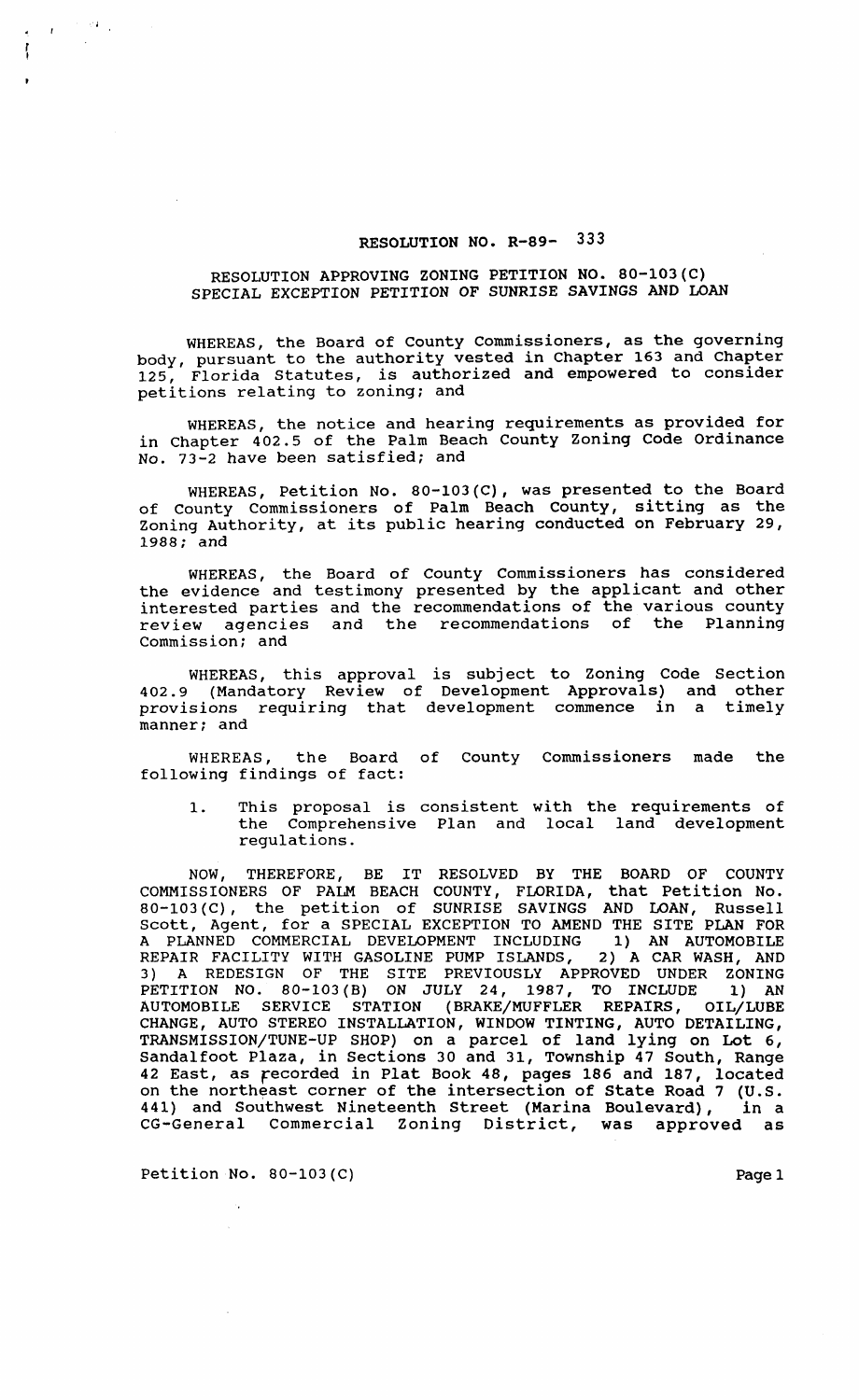advertised, subject to the following conditions:

 $\Delta \sim 10^4$ 

 $\sim 10$ 

- 1. The developer shall comply with all previous conditions unless expressly modified herein.
- 2. Prior to site plan certification, the site plan shall be amended to indicate the following:
	- a. Clearly define five (5) car stacking distance which does not interfere with traffic utilizing the site.
	- b. Access dimensions to be labeled.
	- c. Identify and label area between parking adjacent to structure and eastern property line.
- 3. No outside storage of disassembled vehicles or parts thereof shall be permitted on site.
- 4. Prior to site plan certification, the petitioner shall record a unity of Title agreement covering the entire site.
- 5. simultaneously with submittal to the site Plan Review Committee, the petitioner shall submit, in duplicate, an executed cross access agreement with the overall shopping center.
- 6. Generation and disposal of hazardous effluents into sanitary sewerage system shall be prohibited unless sanitary Sewerage System Sharr be pronibited anices Florida Department of Environmental Regulation (FDER) and Agency responsible for sewage works are constructed and used by project tenants or owners generating such effluents.
- 7. since sewer septic tank property. service is available to the property, shall not be approved for use on the
- 8. Because water service is available to the property, a well shall not be approved for potable water use.
- 9. The developer shall retain the stormwater runoff in accordance with all applicable agency requirements in effect at the time of the permit application. However, at a minimum, this development shall retain onsite three (3) inches of the stormwater runoff generated by a three (3) year-one (1) hour storm as required by the Permit section, Land Development Division. The drainage system shall be maintained in an acceptable condition as approved by the County Engineer. In the

Petition No. 80-103(C) Page 2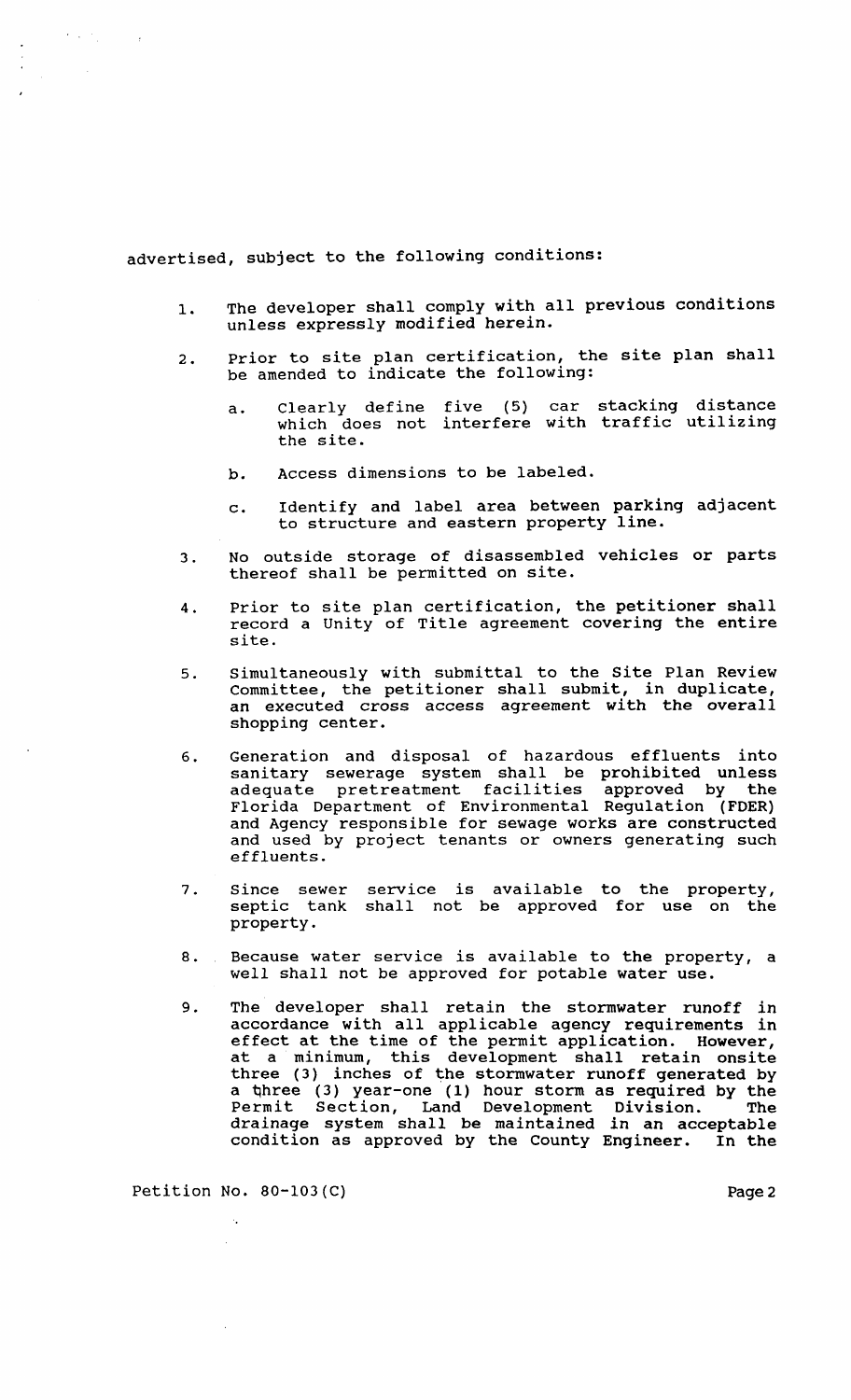event that the drainage system is not adequately maintained as determined by the County Engineer, this matter will be referred to the Code Enforcement Board for enforcement.

- 10. The developer shall design the drainage system such that storm water runoff from the parking areas and paved surfaced shall be separate from those areas which may contain hazardous or undesirable waste from the proposed site.
- 11. The property owner shall convey to Palm Beach county by road right-of-way warranty deed for S. W. 19th street (S.W. 18th Street) 60 feet from centerline free of all encumbrances and encroachments. Petitioner shall provide Palm Beach County with sufficient documentation acceptable to the Land Acquisition Division to ensure that the property is free of all encumbrances and encroachments.
- 12. The property owner shall pay a Fair Share Fee in the amount and manner required by the "Fair Share contribution for Road Improvements Ordinance" as it presently exists or as it may from time to time be amended. The Fair Share Fee for this project presently is \$12,163.00 (454 trips X \$26.79 per trip).
- 13. The petitioner shall convey to the Lake Worth Drainage District an easement 20 feet in width, lying east of and parallel and/or concentric with the existing east top of bank for the required right-of-way for Equalizing Canal No. 1, by Quit Claim Deed or an Easement Deed in the form provided by the District within ninety (90) days of the approval of the Resolution approving this project.
- 14. Failure to comply with the conditions herein may result in the denial or revocation of a building permit; the issuance of a stop work order; the denial of a Certificate of Occupancy on any building or structure; or the denial or revocation of any permit or approval for any developer-owner, commercial-owner, lessee, or user of the subject property. Appeals from such action may be taken to the Palm Beach County Board of Adjustment or as otherwise provided in the Palm Beach County Zoning Code. Violations of the conditions herein shall constitute violations of the Palm Beach County Zoning Code.
- 15. No off-premise signs shall be permitted on the site.
- 16. Trees planted in perimeter landscape strips shall be a minimum of ten (10) to twelve (12) feet upon planting.

Petition No. 80-103(C) Page 3

 $\mathbf{I}$ 

 $\mathbf{i}$ 

 $\frac{1}{2}$